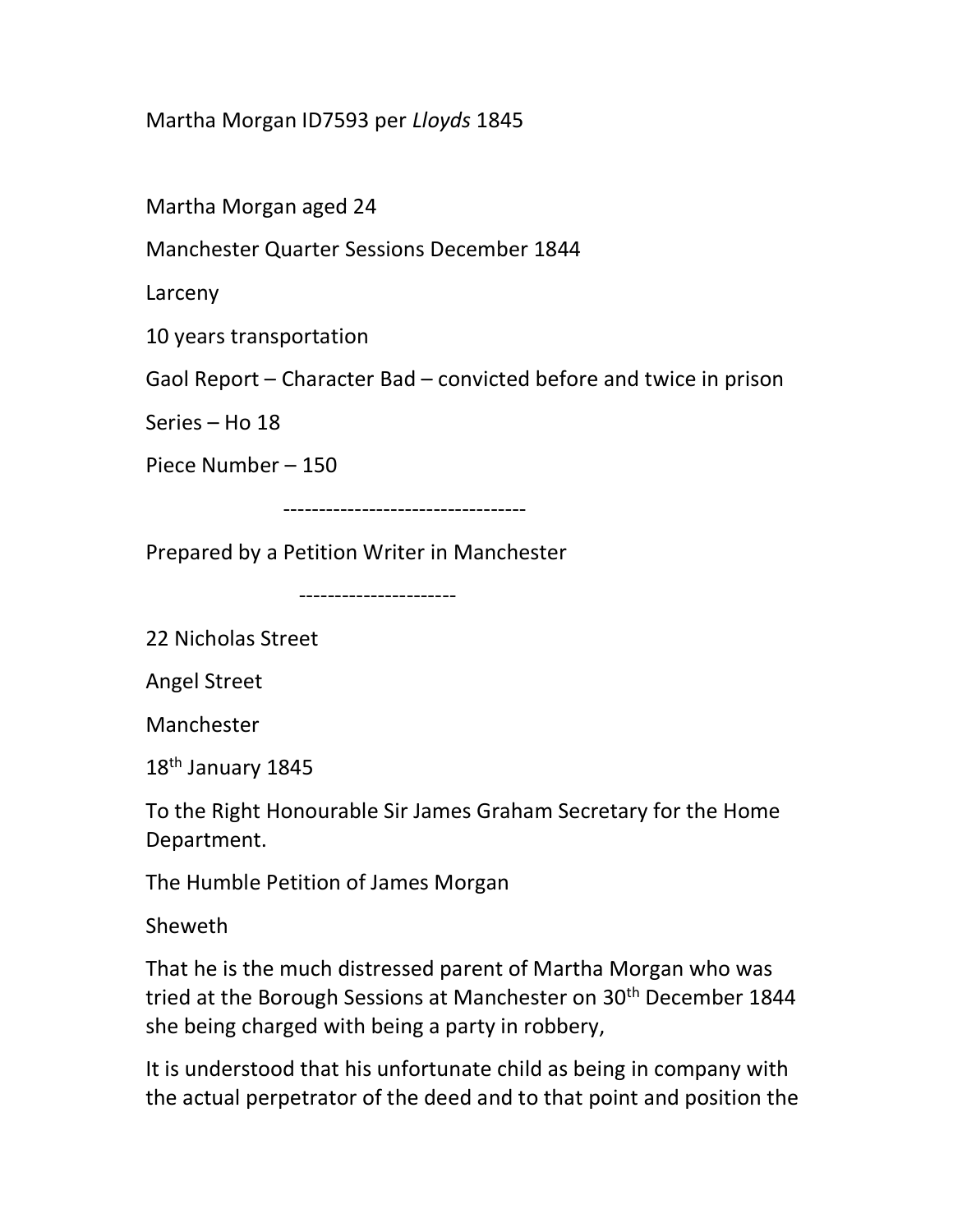Learned Counsel in defending the case in such a consistent strain of reason as to astonish all when the Jury bought in a verdict of Guilty.

Your most humble Petitioner begs it to be mercifully considered that he is an aged man and left a widower to protect a family and that if any of his family may enter into evil company it was against the precepts of their late mother and himself.

Your most humble supplicant and his mourning children most humble implore that this case may have an examination throughout, when he will have hope that some feature of deserving [leuity] will be seen Honoured Baronet, in your superior penetiation and judgment, to open the way for a mitigation of sentence.

It is not denied that his unfortunate child was in company wityh the actual aggressor and the Prosecutort but it is proved that Ann Gibson only was so near to him, as to effect a robbery upon his person while his unfortunate child is proved to be at the other side of the table.

Look mercifully Honoured Baronet at this case and show humanity to your doubts in it in granting some mitigation to that awful sentence of ten years transportation and for which and in duty bound your most humble Petition will ever pray.

----------------------------

John Lee – Prosecutor

The above is the hand writing of the Prosecutor who stated in our presence that Martha Morgan never took one farthing from him and that he felt quite astonished how the July could bring her in Guilty.

Thomas Riley his mark

Mary Ann Lees her mark

--------------------

Martha Morgan

2nd Application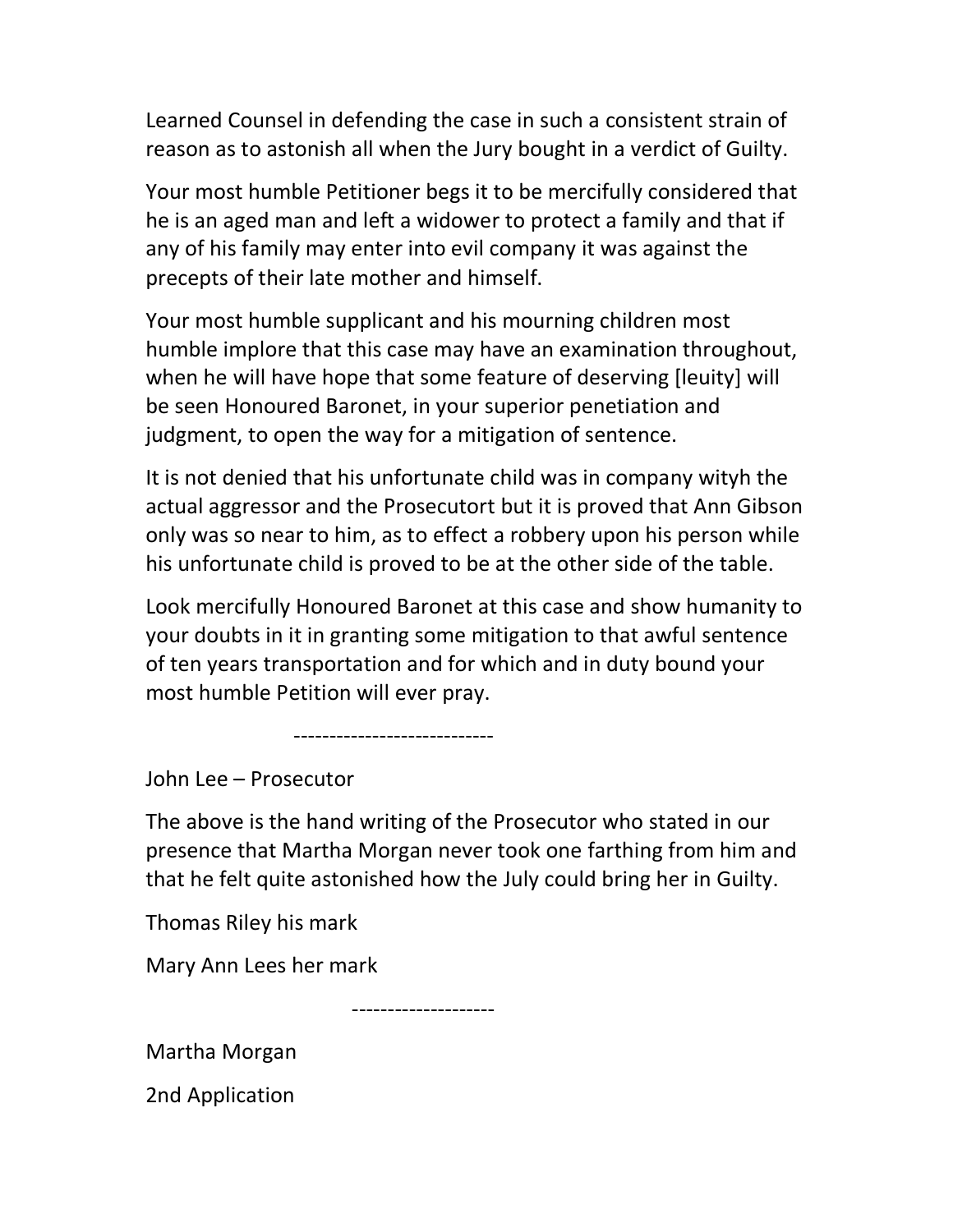A further Petition from a Petition writer in Manchester.

----------------

## J Phillips Esq

Under Secretary of State for the Home Department

## Honoured Sir

I most humbly beg to acknowledge the receipt of an answer dated Whitehall 24<sup>th</sup> ulterno the same being a reply to my Petition on behalf of my unfortunate daughter Martha Morgan who was tried at the Borough Sessions held in Manchester in the latter end of December last and where may said daughter Martha Morgan was found Guilty of felony and was sentenced to ten years transportation. It is now most humbly requested that the Prosecutor testimony throughout all the proceedings of the trial, and also of my former petition may be mercifully looked at and considered, as from first to last and now the Prosecutor says that Martha Morgan did not nor could not rob him as there was a table between him and her, and that the other prisoner Ann Gibson only did commit the robbery.

It is most humbly trusted that your own superior judgment will ponder over this misconstrued case, as in the first instance, his daughter was about to be discharged upon the first examination when an Officer of the Court suggested that one was as bad as the other although the Prosecutor could not point her out particularly as by any means so near this person as to have committed a robbery upon his person without his detection and if afterwards she might have been associated with Ann Gibson that was for the judgment of the Court top form its decision. She has left an infant unprotected by a mothers care and is also advanced in pregnancy, although not heavily been tried in her husband's name which is that of Riley.

Your most humbly supplicant implores of you Honoured Sir, to take a look of only justice upon the present statement and judge from its proud work throughout what act proved guilt it explicity exhibits to merit a sentence of ten years transportation.